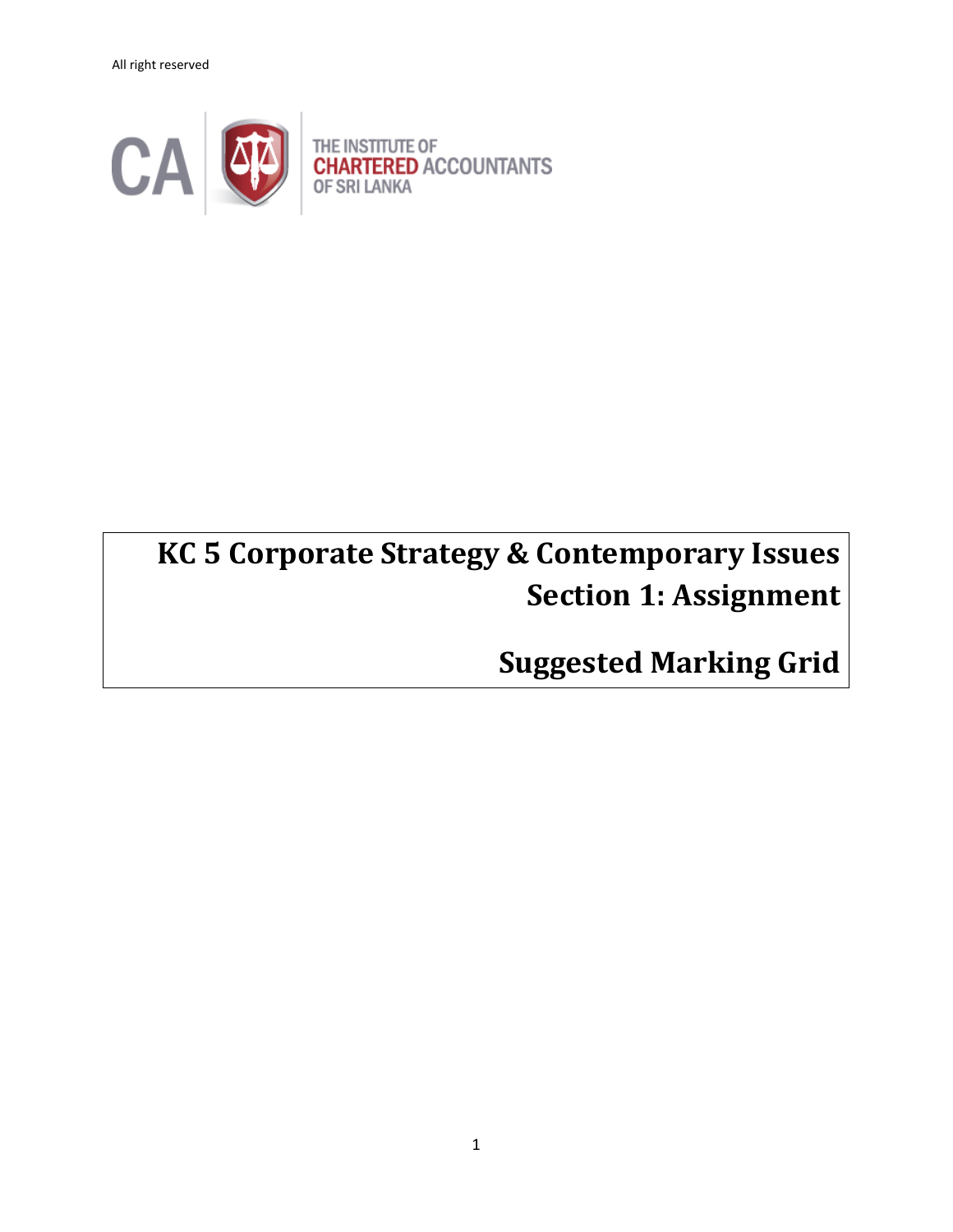## **Marking grid**

| Your assignment will be marked against the following assessment criteria: |                    |
|---------------------------------------------------------------------------|--------------------|
| 1. Understanding the issue                                                | (2 marks)          |
| 2. Illustration of the issue with the facts                               | (3 marks)          |
| 3. Analysis of the issue                                                  | $(6$ marks $)$     |
| 4. Use of technical knowledge                                             | (3 marks)          |
| 5. Applicability to Sri Lanka                                             | (2 marks)          |
| 6. Conclusion                                                             | (2 marks)          |
| 7. Overall presentation – Professional writing                            | (2 marks)          |
|                                                                           | $Total = 20 marks$ |

## **Please note that this is a learning guide only.**

Use an appropriate report format.

To:

From:

Date:

Subject: Project Report on evaluation of the Future Growth Strategy

#### **1. Introduction**

I would like to inform you that I have thoroughly studied the proposed growth strategy of the company to open two supermarkets in India and Bangladesh. The current status of the company has been critically analyzed in order to understand the financial position of the company and to assess the possibility of launching new projects and their sustainability in the current business environment. I have also considered the current economic, cultural and political situations in India and Bangladesh to assess the threats and opportunities in those markets which provide information for assessing the market viability. I have also considered the fact that the company does not have experience of operating in foreign markets before.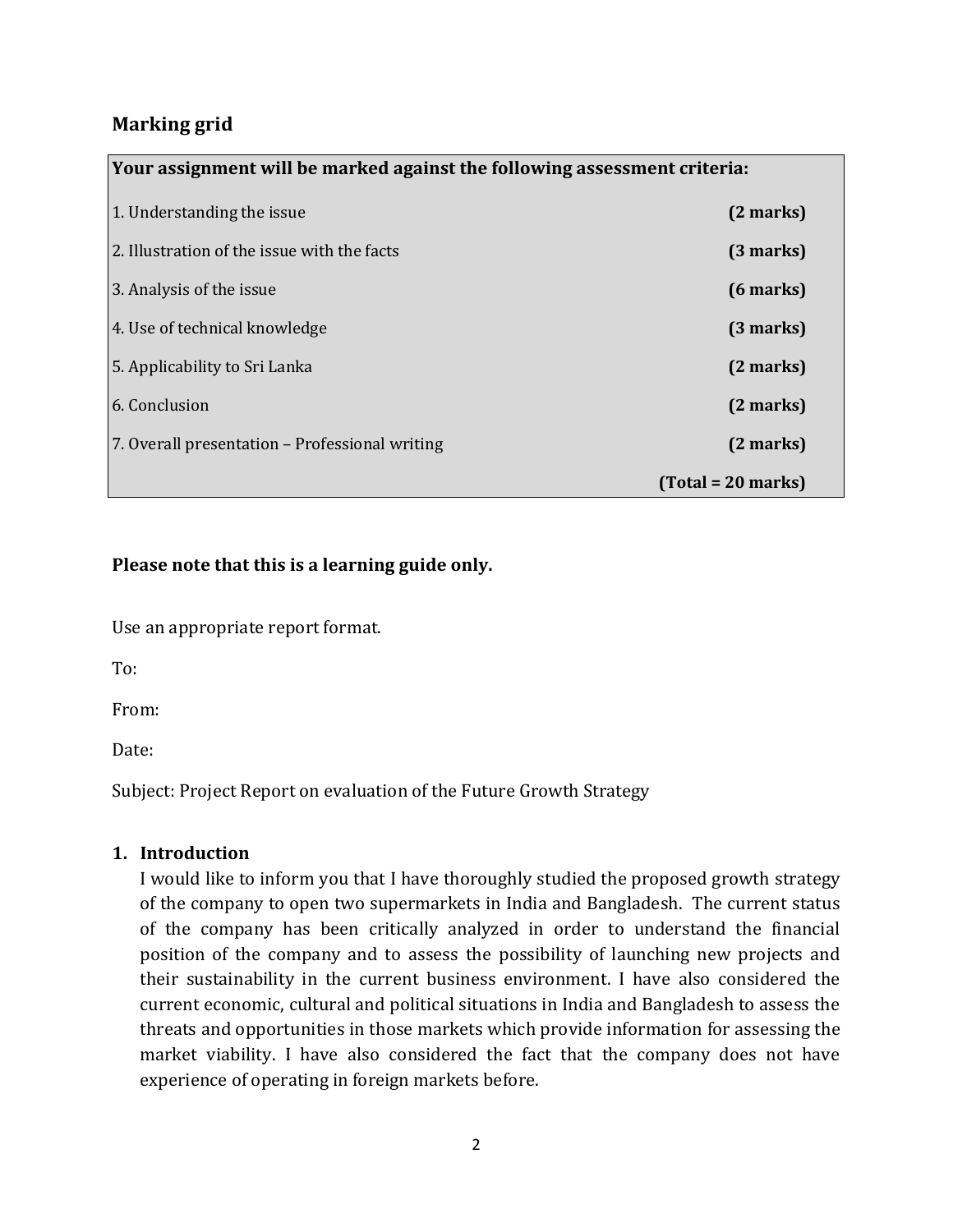### **2. Economic Outlook**

Students should critically analyze the economic indicators of both countries and identify the salient features of the two countries, for example, forecast of inflation, exchange rate against USD, growth rate, unemployment, etc. for the next 10-15 years.

### **3. Environmental Analysis**

Students should analyze the External Environment covering Political, Cultural, Technological and Legal Environments of both countries.

#### **Political Environment**:

Student should discuss the current political situation in both countries and how it would affect the proposed project.

## **Cultural Environment:**

Since there are two different cultural backgrounds and pressure groups and extremely different cultures and religious environment, it is important to study the issues against multinational organizations which are already established in both countries.

## **Technological Environment:**

The student should check the infrastructure available in Information Communication Technology (including the quality of downloading data electronically as well as the possibility of arranging video conferences, etc.)

#### **Legal Environment**

Students should study the legal restrictions in entering these two markets and the available remedial strategies to overcome such restrictions.

#### **4. Taxation**

Students should study the double tax treaties signed by Sri Lanka with each country and advise whether there is provision to cover this nature of business.

They should also advise about the local taxation in each country relevant to the supermarket business. They also should look critically at Transfer Pricing issues (if any) and if there are issues pertaining to Transfer Pricing. The Board must be advised about the available remedial strategies to overcome them.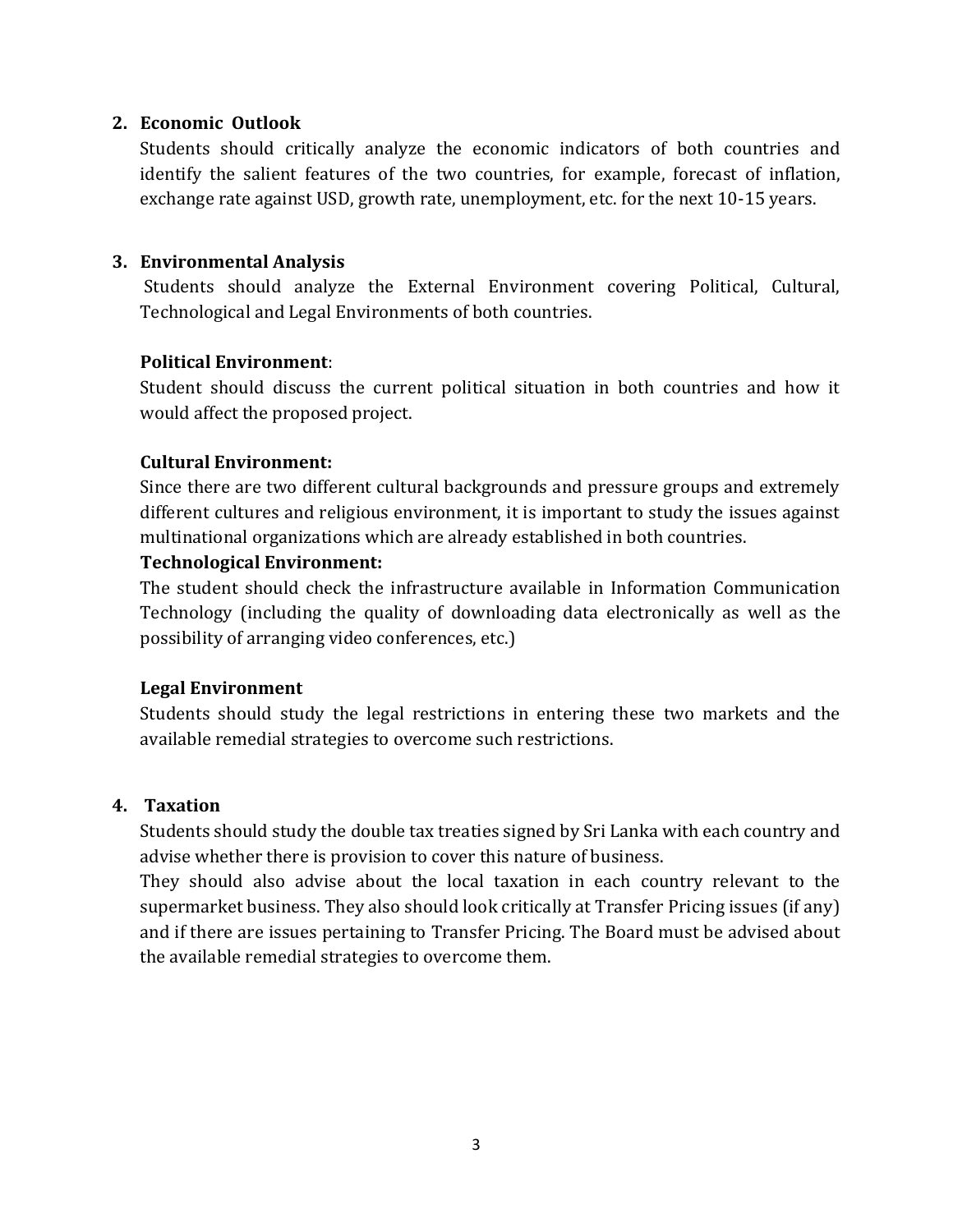#### **5. Alternative Method of Entering Foreign Markets**

Students should discuss the following methods:

- a. AFC Plc will form a new company in each country and invest money as equity in each country.
- b. AFC Plc will enter into a Franchise Agreement / Strategic Alliance with a local counterpart to provide know-how and technical assistance on a Royalty or Franchise Fee
- c. Joint Venture
- d. Any other creative method

 They should critically analyze the methods and advise about the advantages and disadvantages of each method and creative methods, if any.

## **6A. Risk Analysis**

Students should understand the risk factors in entering foreign markets.

## **Country Risk**

- 1. Political Risk
- 2. Economic Risk
- 3. Foreign Exchange Risk
	- a. Translation Exposure
	- b. Transaction Exposure
	- c. Operating Exposure

#### **6B. Managing the Risk**

Students should advise about the remedial strategies suitable to mitigate the identified risk.

## **7. Project Evaluation**

- a. Students should use the Discounted Cash Flow method to evaluate the projects.
- b. They should advise about the appropriate Discount Rate for foreign investment. Both project risk and project financial structure can vary from the corporate norm. The project capital structure can also vary from the corporate norm.
- c. Students should assume the different financing method assuming the company has the capacity do so.
	- i. 100% equity capital
	- ii. Mix of Debt and Equity (suggest a best combination)

WACC (Ko =  $(1-L)$  Ke +L Kd  $(1-t)$ )